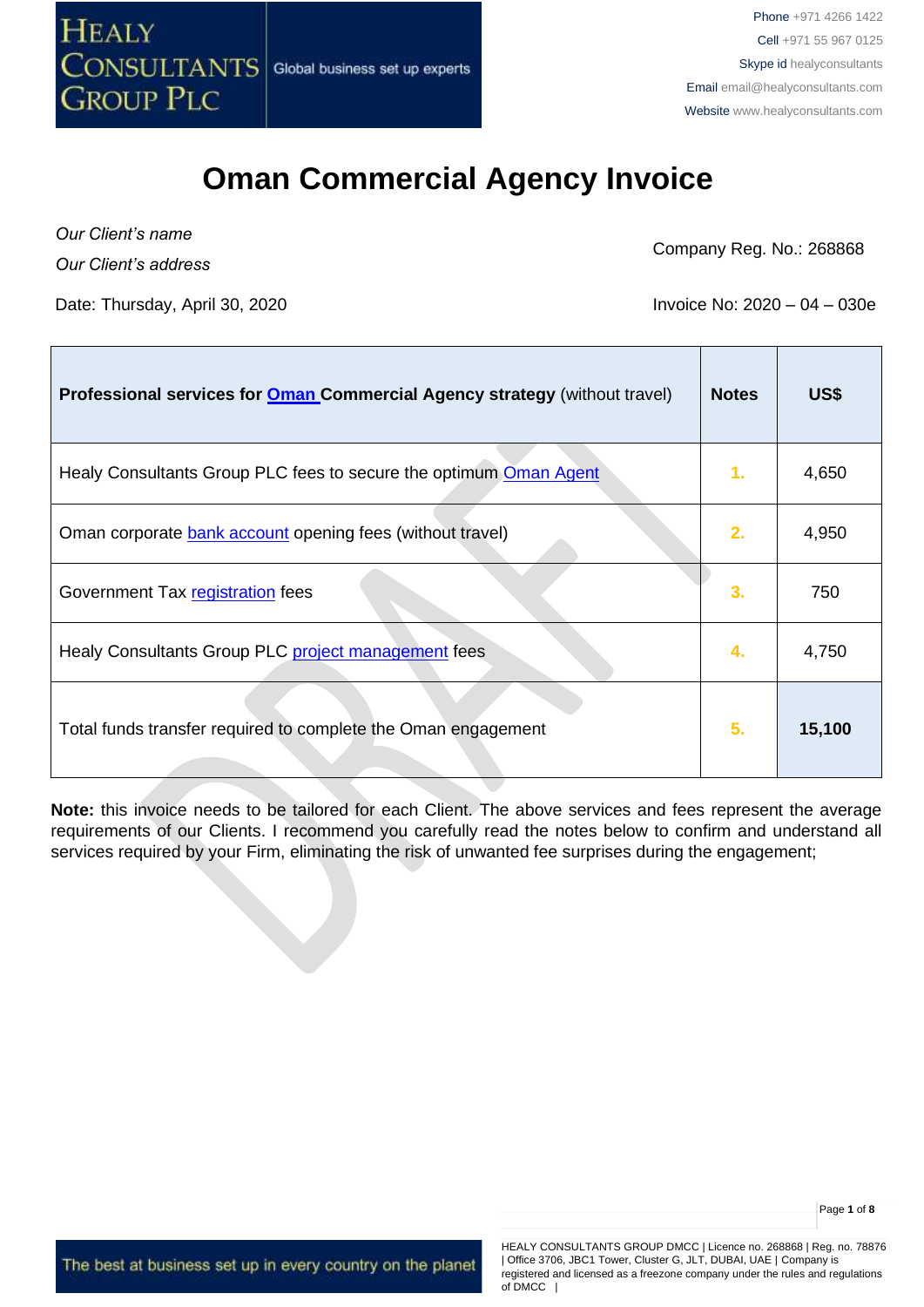

#### *Notes to invoice above*

**1.** This fee includes the time taken to **i)** find the optimum Agent with the correct license; **ii)** negotiate the optimal contract terms on behalf of our Client; **iii)** complete our detailed due diligence of the Oman Agent and supply our Client with the documents. This fee excludes the annual fees paid to the Oman Agent which will approximate US\$60,000 annually;

As always, Healy Consultants Group PLC will negotiate with all third parties to eliminate or reduce engagement costs. For transparency purposes, all third-party fee payments will be supported by original receipts and invoices. Examples of possible third-party payments include **i)** Embassy fees; **ii)** notary public costs; **iii)** official translator fees;

After our Client approves his preferred agent, Healy Consultants Group PLC will draft an Oman Commercial Agency Agreement for our Client. We will engage our Oman lawyers or review and approve the same, protecting our Clients' interests and ensuring compliance with Oman's local law. There may be lawyers third party fee for this work. All third-party fee payments will be supported by original receipts and invoices;

- **2.** To secure local multi-currency corporate bank account approvals for our Client's Branch, Healy Consultants Group PLC strategy is as follows:
	- Healy Consultants Group PLC will prepare a quality business plan for our Client's review and approval then use the same to **i)** secure multiple banks' confirmation they welcome a formal application from our Client's business and **ii)** maximize the probability of successful multi-currency corporate bank account approvals;
	- $\checkmark$  At the time of company incorporation, we recommend to keep [the corporate structure simple](https://www.healyconsultants.com/about-us/complex-client-engagements/simplify-business-setup/) (click link), by appointing our Client as sole member, foreign director and bank signatory of the company;
	- Our Client to timely travel to meet multiple local banks, if their Compliance Departments require the same before releasing multiple multi-currency corporate bank accounts numbers;
	- Before, during and after bank meetings, the bank's In-house Legal and Compliance Department may revert multiple times for additional documentation and information from **i)** Healy Consultants Group PLC **ii)** the UBO and **iii)** our Client's existing businesses;
	- If some banks decline to board our Client's company, Healy Consultants Group PLC will immediately inform our Client and action backup banking solutions;
	- All going well in an average of 3 months following application submission, Healy Consultants Group PLC secures multiple multi-currency corporate bank account numbers for the company;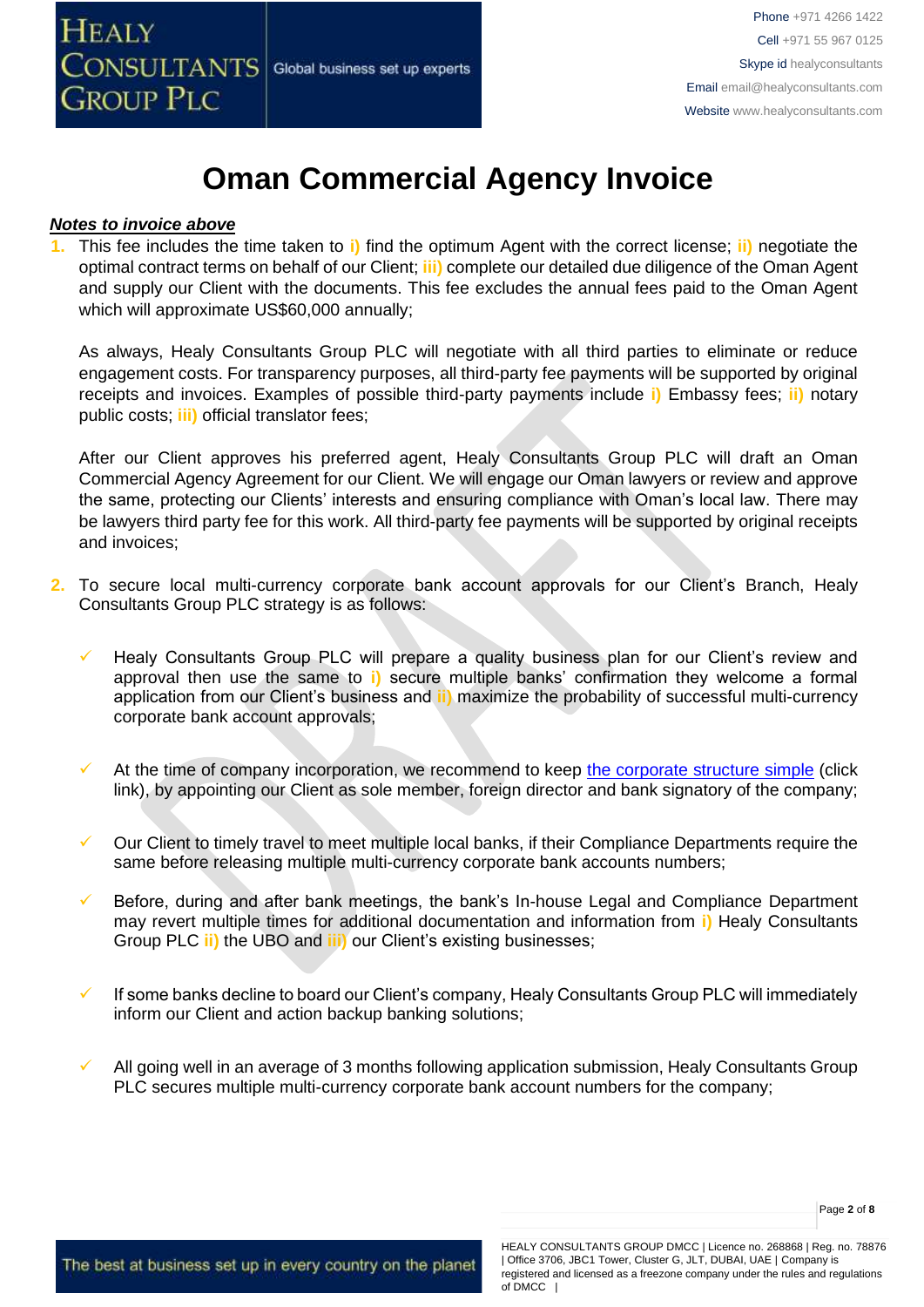

- Thereafter, Healy Consultants Group PLC or the banks will courier mails and e-banking to our Client, whom we will assist to then activate the online facilities of the bank account;
- Affter corporate bank account numbers are secured and if required, Healy Consultants Group PLC to assist our Client to appoint more new members and directors. However, the banks will usually only approve them as bank signatories after a face to face meeting and review and approval of a bank signatory application;

For each bank, our Firm will prepare a quality tailored business plan; to optimize the probability of corporate bank account approval. Each corporate bank account opening fee is [US\\$4,950 \(click link\).](https://www.healyconsultants.com/global-corporate-banking-for-resident-company/) It is a time-consuming task; Healy Consultants Group PLC will shelter our Client from the administrative challenges. As you can appreciate, it is a difficult task to obtain bank account approval through newly formed companies when shareholders, directors and bank signatories reside overseas;

Because of the nationality of the UBO and depending on the nature and value of the company assets and transactions, it is wise to expect that **i)** corporate bank account approvals will take an average of three months from the date of the company registration and receipt of all KYC documentation and **ii)** some banks will request the bank signatory and directors AND its' UBO to travel for a one hour interview with their bank officer, before bank account opening. Refer to the notes below for more detailed important information about each corporate bank account opening procedures and requirements;

While Healy Consultants Group PLC will be glad to assist our Client to open multiple corporate bank accounts, it is challenging and time consuming to open corporate bank accounts for businesses when their shareholders, directors and bank signatories do not live in the country where the bank account is being applied for. Consequently, it will take us an average of [twelve weeks](http://www.healyconsultants.com/international-banking/bitcoin-business-bank-account/) to open each corporate bank account, counting from receipt of all required KYC documentation. Healy Consultants Group PLC will prepare a business plan for the bank to optimize the probability of corporate bank account approval;

During the corporate bank account opening process, it is common for each bank's in-house Legal and Compliance Department to request additional [due diligence](http://www.healyconsultants.com/due-diligence/) documents from potential customers including but not limited to **i)** regulatory licenses **ii)** proof of business globally and in home country including evidence of contracts, invoices and agreements with local Clients and **iii)** additional KYC information on our Client's business and place of residency, including nature and volume of transactions. We assume our Client will timely provide this information;

Because global interest rates are low, international banks make little profits from current accounts. Consequently, international banks appetite for new multi-currency corporate bank account opening applications is low. Consequently, global banks are more likely to reject new multi-currency corporate bank account opening applications. Because of the above, customer demand for new corporate bank accounts is very high. Consequently, international banks choose vanilla customers that tick all the boxes of a low risk Client. For example, most banks will only welcome multi-currency corporate bank account opening applications from a company or a company registered in the same country, with local staff and office premises;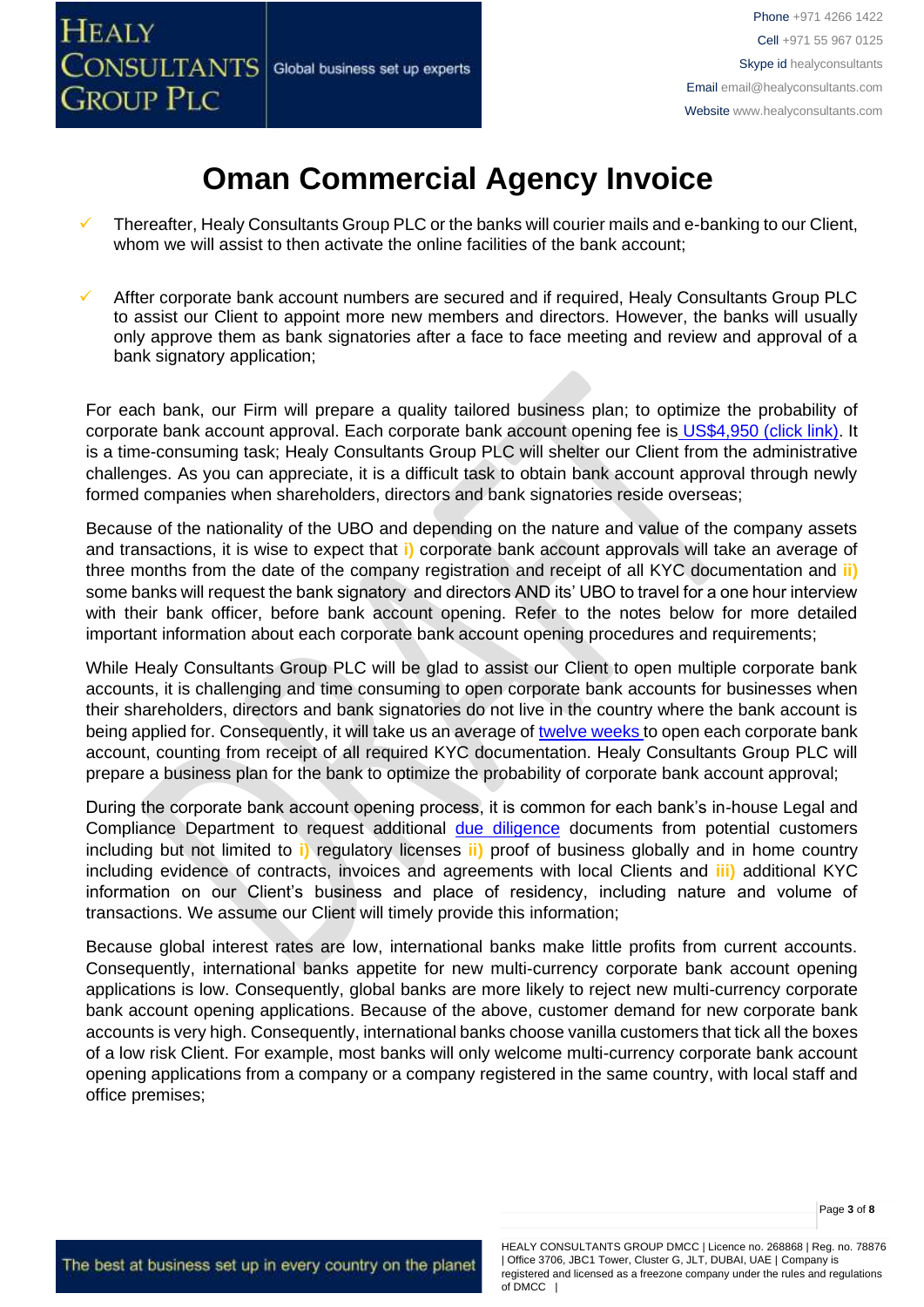When dealing with international banks, the front office bank officer (Relationship Manager) is willing to help Healy Consultants Group PLC and our multi-national Clients. The realistic role of this bank officer is to collect information and ensure an accurate and complete multi-currency corporate bank account opening application is submitted to the bank in-house Legal and Compliance Department. Unfortunately, the bank in-house Legal and Compliance Department has ultimate power of approval over new multi-currency corporate bank account applications. This Department is extremely risk adverse and often lacks commercial reality. Furthermore, the in-house Legal and Compliance Department does not speak to customers nor to Healy Consultants Group PLC. All communications must go through the front office bank officer. Consequently, quality Clients do not get a chance to communicate directly with the bank decision makers – a chance to properly explain their business and the risks the bank perceives;

Global banks enjoy ultimate power of approval of corporate bank account applications. Consequently, guaranteed success is outside of Healy Consultants Group PLC control. What is inside our control is the preparation and submission of a high quality bank application that maximizes the likelihood of approval. Global banks [continue to tighten](https://www.healyconsultants.com/international-banking/opening-corporate-bank-accounts/) corporate bank account opening procedures, their internal compliance departments completing more thorough due diligence of Clients. Consequently, our Client should expect the bank account approval period at least 2 months and on average 3 months. Furthermore, the company is owned by a UBO of a nationality that may be viewed by banks as high risk. This may negatively affect the timely completion this engagement;

During the engagement, banks will revert to Healy Consultants Group PLC and our Client to request additional KYC information, including **i)** details of existing business setup; **ii)** reason for opening bank accounts in the specific jurisdiction; **iii)** list of suppliers and Clients in the jurisdiction; i**v)** lease agreement; and **v)** proof of net worth from the shareholders and evidence the same are complying with their local taxation reporting obligations. As always, Healy Consultants Group PLC will liaise with the bank to secure exemption from these requirements;

While Healy Consultants Group PLC will try its best to negotiate with the bank for a travel exemption unfortunately most Omani banks will likely request our Client to travel, for a one-hour interview before the bank account numbers are issued. If the banks also request our nominees to travel more than once, there will be an additional fee of US\$5,950 per trip payable to cover the flight and hotel and other trip disbursements.

Moreover, the foreign bank signatory to a Omani corporate bank account must have a valid [work](https://www.healyconsultants.com/oman-company-registration/formation-support-services/) visa before being appointed as bank signatory to the bank account. The estimated timeframe to obtain the same is 4 weeks. The work visa is valid up to 1 year. Alternatively, Healy Consultants can supply a [passive nominee bank signatory](http://www.healyconsultants.com/corporate-banking-services/nominee-bank-signatory/) for an additional fee;

All banking charges, certification and translation and other third-party fees incurred during the corporate bank account opening process are to be borne by our Client, never by the nominees. These additional fees are to be payable in advance of any disbursement;

Healy Consultants Group PLC will supply the banks with the proof of addresses and other due diligence supplied by our Client. Hopefully they will accept the same and do not revert requesting additional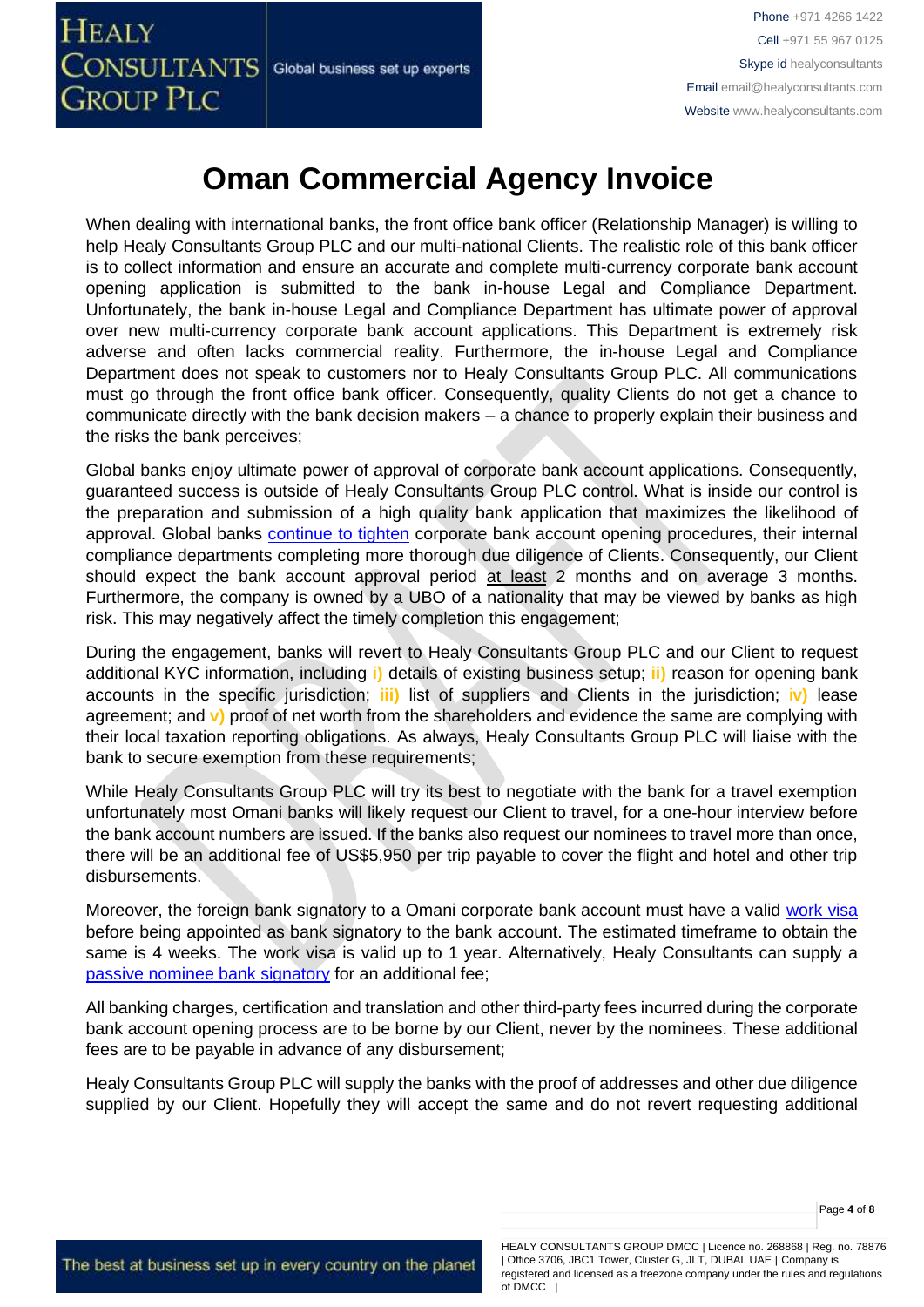documents; From our side we will relentlessly negotiate for banks waivers. Healy Consultants Group PLC expects the bank's risk department to request additional [due diligence](http://www.healyconsultants.com/due-diligence/) from our Client's business and including **i)** specific bonds information and other cash and financial investments; **ii)** Real Estate purchase agreements and **iii)** additional KYC information from UBO and his businesses;

- **3.** In accordance with [The Law of Income Tax in Oman via Sultani Decree No. 47 of 1981](http://www.taxoman.gov.om/companies%20law%20in%20English.pdf) each Omani entity must register for corporate tax at the [Ministry of Finance in Oman;](http://www.taxoman.gov.om/company_tax.html#main-page)
- **4.** This cost includes Healy Consultants Group PLC fees to thoroughly research and plan Oman business [registration](http://www.healyconsultants.com/oman-company-registration/) for our Client including **i)** payment of retainer fees to multiple lawyers, accountants and other consulting firms; **ii)** preparing a detailed [project plan w](http://www.healyconsultants.com/index-important-links/example-project-plan/)ith timelines; **iii)** time taken to determine the optimum Oman corporate [structure,](https://www.healyconsultants.com/middle-east-incorporation/uae-emirates-comparisons/) including preparation of a detailed comparison table of entities; **iv)** ascertain the specific accounting, tax, legal and compliance considerations; **v)** finding solutions to [challenges that occur](http://www.healyconsultants.com/engagement-project-management/) throughout the engagement;

This cost also includes Healy Consultants Group PLC's fees to efficiently and effectively project manage and timely complete our Client's engagement including **i)** collating and supervising the legalization and attestation of all documents; **ii)** weekly detailed engagement status updates to our Client; **iii)** weekly conference call;

Healy Consultants Group PLC project management fees also include the time taken to devise the strategies as to how to **i)** minimise the engagement period; **ii)** complete the engagement without our Client travelling; **iii)** avoid the need for a specific regulatory license; **iv)** open an Oman [corporate bank](http://www.healyconsultants.com/oman-company-registration/formation-support-services/#banking) account and **v)** secure a virtual [office address](http://www.healyconsultants.com/corporate-advisory-services/virtual-office/) (if required) with minimum cost;

Healy Consultants Group PLC will also liaise with multiple independent lawyers and accounting firms to ensure that **i)** your Firm complies with Oman's commercial regulations; **ii)** your Firm's interests are well protected; and **iii)** your Firm enjoys all possible tax benefits;

- **5.** All fees quoted in this invoice correspond to fees quoted [on Healy Consultants Group PLC's website.](http://www.healyconsultants.com/company-registration-fees/) Please review this invoice carefully to identify errors. During the rush of the business day, it is possible that Healy Consultants Group PLC inadvertently made fee calculation errors, typing errors or omitted services or omitted historic fee payments from Clients. In the unfortunate event you identify invoice errors, please revert to me directly re the same. I apologize in advance if I or my staff made invoice errors;
- **6.** The fees quoted in this invoice are a prediction of the fees required to efficiently and effectively complete this engagement in a timely manner. If during the engagement Healy Consultants Group PLC realizes that the project is more complex than anticipated, requiring a large additional investment of time, my Firm will revert to request additional fees;
- **7.** This invoice does not include the **i)** annual fee payable to the local agent; **ii)** termination fee payable to the agent at the end of the Agency Agreement; **iii)** monthly office rental fee, which will be payable by our Client to the Oman landlord directly; and **iv)** all potential third party fees relating to legalisation and translation of personal and company documents;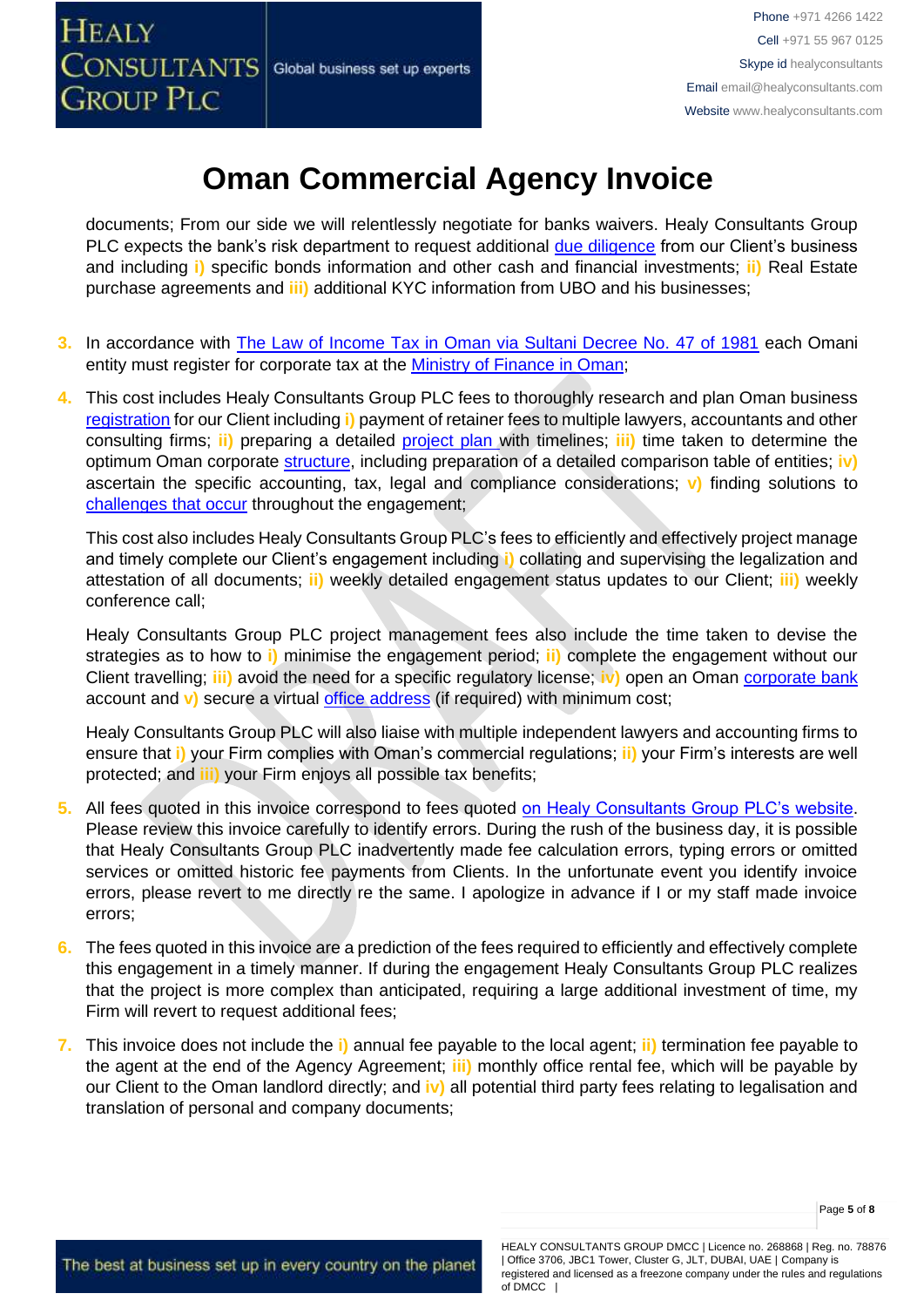

**8.** All [engagement fees](http://www.healyconsultants.com/company-registration-fees/) are agreed and paid up front and agree to the fees published on our country web pages. Consequently, there are no hidden fees, surprises or ambushes throughout the engagement. All engagement deadlines are agreed up front in the form of a [detailed project plan,](http://www.healyconsultants.com/index-important-links/example-project-plan/) mapping out [deliverables](http://www.healyconsultants.com/deliverables-to-our-clients/) by week throughout the engagement term;



- **9.** Every week during the engagement, Healy Consultants Group PLC will email our Client [a detailed status](http://www.healyconsultants.com/index-important-links/weekly-engagement-status-email/)  [update.](http://www.healyconsultants.com/index-important-links/weekly-engagement-status-email/) Our Client is immediately informed of engagement problems together with solutions. Your dedicated engagement manager is reachable by phone, Skype, live chat and email and will communicate in your preferred language;
- **10.** If required, Healy Consultants Group PLC will be pleased to assist your firm to secure employee [visa](http://www.healyconsultants.com/oman-company-registration/formation-support-services/) approvals. Our fee is US\$4,950 for the first employee, US\$3,950 for the second employee, US\$2,950 per employee thereafter. Our employee visa fees include preparation of a quality visa application and submitting to the correct Government immigration officers. The Government enjoys ultimate power of approval of visa applications. Consequently, guaranteed success is outside of Healy Consultants Group PLC's control. What is inside our control is the preparation and submission of a high-quality immigration visa application that maximizes the likelihood of visa approval;
- **11.** To assist our Clients to minimize foreign exchange costs, we offer the payment in SG\$, Euro, Pounds or US\$. Kindly let me know in which currency your Firm prefers to settle our fees and I will send an updated invoice, thank you;
- **12.** If required, Healy Consultants Group PLC Group PLC will be pleased to assist our Client to secur[e office](http://www.healyconsultants.com/virtual-office/)  [premises](http://www.healyconsultants.com/virtual-office/) for 12 months. Our fee is US\$2,740 and includes the time taken to **i)** secure an Oman office address; and **ii)** negotiate the best lease terms and rental on behalf of our Client. The monthly rental fees will be paid directly and indenpendently to the landlord. Healy Consultants Group PLC estimates a one person shared office monthly fees amount to US\$900 and the annual office space of 20sm is US\$5,000. Alternatively, some of our Clients request Healy Consultants Group PLC to locate permanent office premises. In this case, our one-time fee for this service is US\$7,950;
- **13.** If our Client and Healy Consultants Group PLC properly plan this engagement, our Clients will *not* have to travel during this engagement. Healy Consultants Group PLC will efficiently complete company registration and corporate bank account opening in a timely manner without our Client's presence. Instead, our Client will need to **i)** sign and get documents legalized in the embassy in their country of origin; and **ii)** courier the originals to Healy Consultants Group PLC's office;



**14.** Depending on our Client's business and nationality, the Oman Government may require a special regulatory license to carry on your business in the country. Healy Consultants Group PLC will assist our Client secure license approval; there may be additional engagement fees. However, the Government enjoys ultimate power of approval of company registrations and business licenses;

HEALY CONSULTANTS GROUP DMCC | Licence no. 268868 | Reg. no. 78876 | Office 3706, JBC1 Tower, Cluster G, JLT, DUBAI, UAE | Company is registered and licensed as a freezone company under the rules and regulations of DMCC |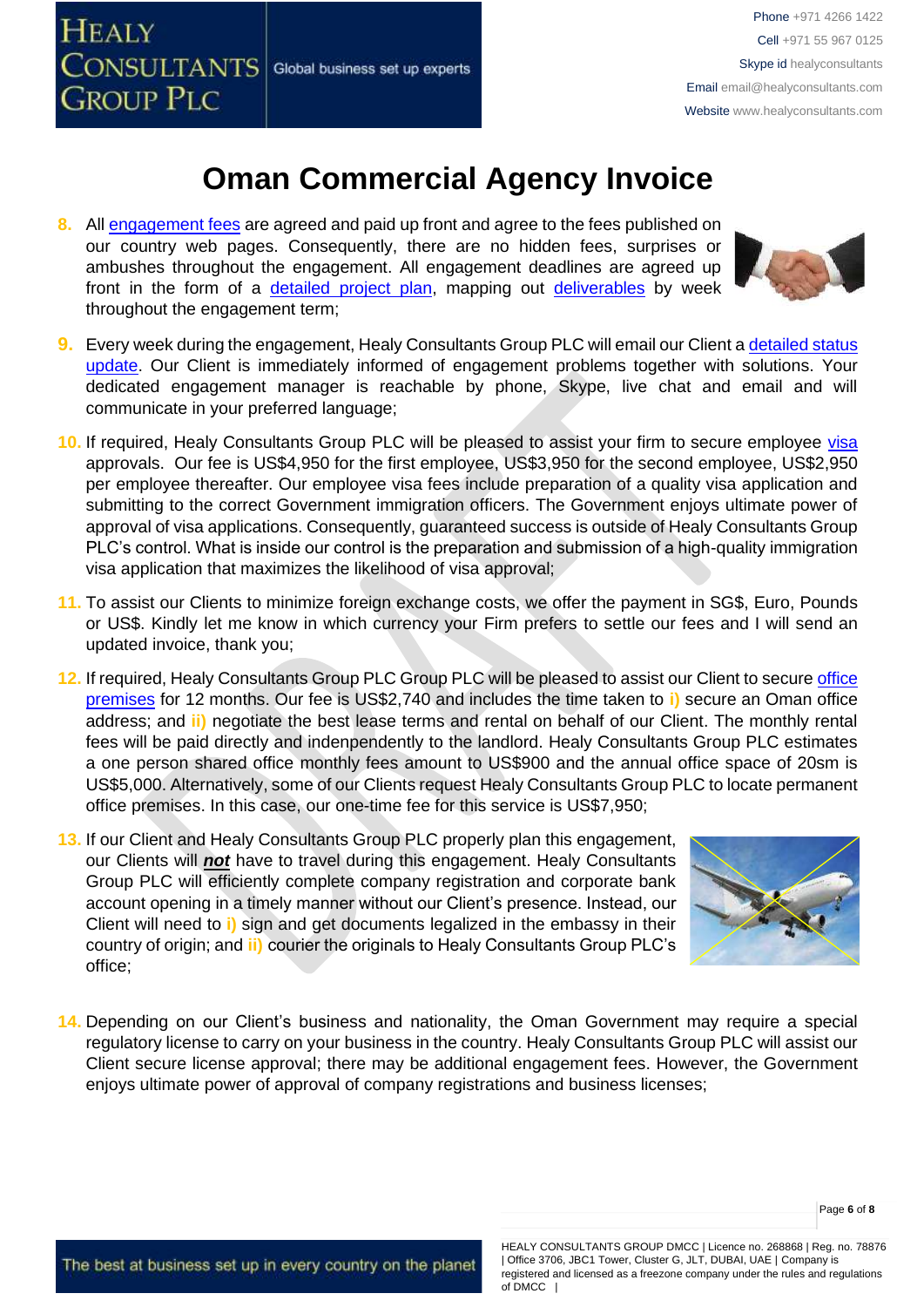

**15.** During the engagement, shareholders and directors' documents may need to be translated into the local Arabic language; before the Government and Bank approves company registration and corporate bank account opening respectively. Consequently, our Client should budget for possible additional translation and embassy attestation fees. Either our Client or Healy Consultants Group PLC can complete this administrative task;

As always, Healy Consultants Group PLC will negotiate with all third parties to eliminate or reduce additional engagement costs. For transparency purposes, all third-party fee payments will be supported by original receipts and invoices. Examples of possible third-party payments include **i)** embassy fees; **ii)** notary public costs; **iii)** official translator fees;

- **16.** Engage Healy Consultants Group PLC t[o project manage](http://www.healyconsultants.com/project-manage-engagements/) business set up in every country on the planet. We are the best in the [world](http://www.healyconsultants.com/best-in-the-world/) at what we do, timely completing the  $A$  to  $Z$  of every country engagement;
- **17.** It is important our Clients are aware of their personal and corporate tax obligations in their country of residence and domicile; and they will fulfill those obligations annually. Let us know if you need Healy Consultants Group PLC help to clarify your local and international annual tax reporting obligations.
- **18.** Some of our Clients require an [immediate country solution.](http://www.healyconsultants.com/turnkey-solutions/) With this strategy, within a day Healy Consultants Group PLC can supply our Client **i)** an existing dormant Oman company number and **ii)** an already approved Oman corporate bank account number and **iii)** a business address. Turnkey solutions are attractive to those entrepreneurs who wish to immediately close a country deal, sign a contract or invoice a customer;



- **20.** Healy Consultants Group PLC will only incorporate your company after 75% of [due diligence](http://www.healyconsultants.com/due-diligence/)  [documentation](http://www.healyconsultants.com/due-diligence/) is received by email. Healy Consultants Group PLC will only open a corporate bank account after 100% of the Client's original due diligence documentation is received by courier;
- 21. Some of our Clients engage Healy Consultants Group PLC to [recruit](http://www.healyconsultants.com/corporate-outsourcing-services/how-we-help-our-clients-recruit-quality-employees/) local employees. We have a lot of experience in this area and we are quite skilled at securing quality candidates for our Clients;

Thank you for your business and we look forward to working closely with you over the coming weeks as we [project manage](http://www.healyconsultants.com/company-formation/project-manage-engagements/) your Oman business set up engagement.

Best regards,